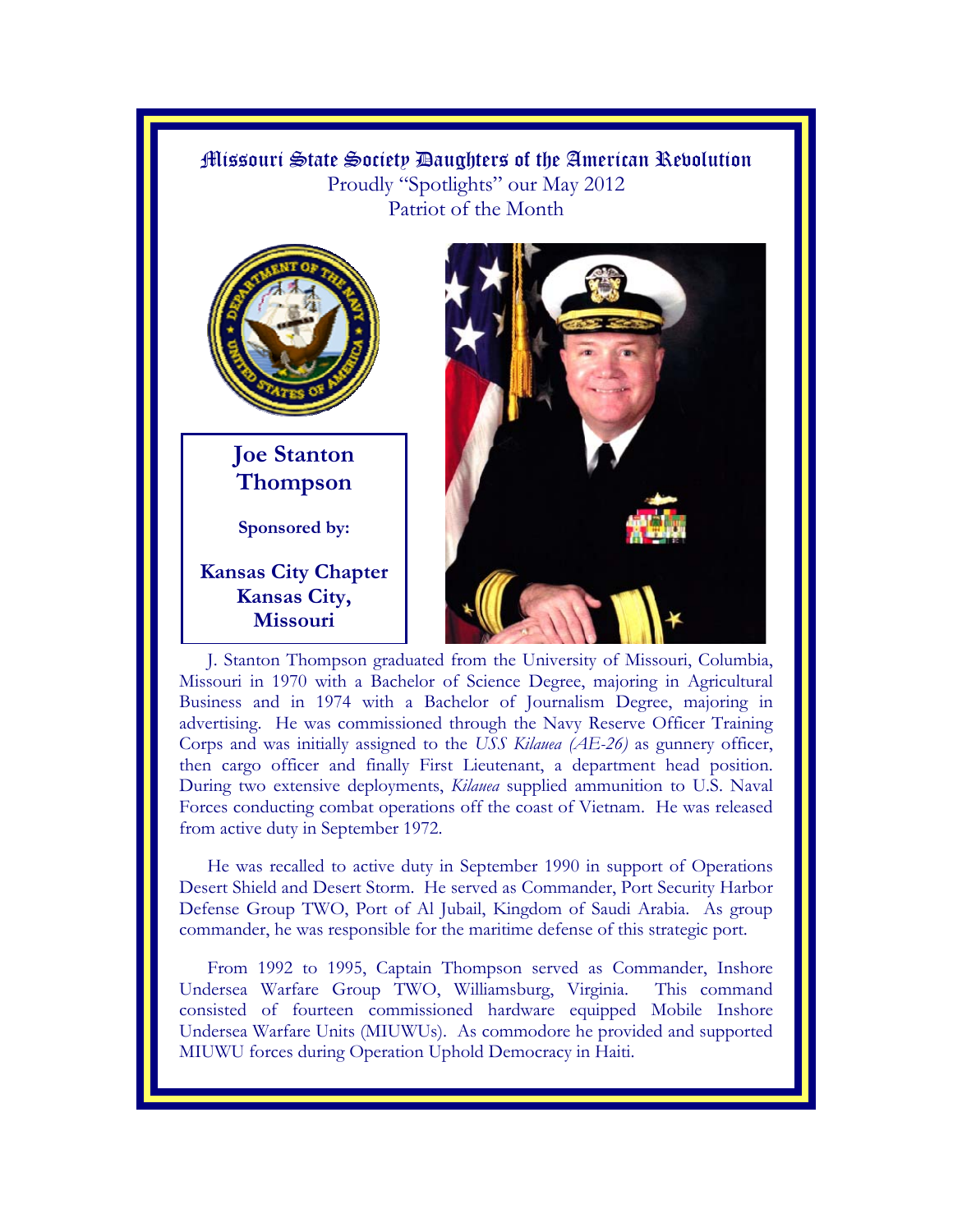He was promoted to Rear Admiral (RADM) in July of 1998 and assigned as Vice Commander, Maritime Defense Zone Pacific, Coast Guard Island, Alameda, California. He was responsible to the Commander, a Coast Guard Vice Admiral, for the seaward protection of vital civilian seaports along the western coast of the United States.

From 1999-2002, RADM Thompson served as the Mobilization Assistant to the Director of Operations (J3) at United States Pacific Command, Camp Smith, Hawaii and was responsible for planning, coordinating, executing joint and combined military training exercises within the Pacific theatre of operations.

In 2000-2001, RADM Thompson commanded Naval Reserve Readiness Command Midwest, which included twenty-six fleet operational support centers and 8,000 personnel. Under his command REDCOM-MW received the prestigious RADM F. Neale Smith Excellence Award as the number one reserve command in the nation.

His final military assignment was Special Assistant for Reserve matters to the Commander, United States Northern Command and North American Aero-Space Defense Command (USNORTHCOM), Peterson Air Force Base, Colorado Springs, Colorado. RADM Thompson was responsible for the integration of reserve forces into homeland defense and defense support to civilian authorities. He also served as a principal advisor to the Commander for maritime homeland defense. USNORTHCOM was created following the terrorist attacks of September 11, 2001. He was one of a handful of flag and general officers chosen to stand-up the command. He retired July 9, 2005 after thirty-five years of service.

RADM Thompson's awards include:

- Defense Superior Service Medal (two awards)
- Legion of Merit (two awards)
- Navy and Marine Corps Medal
- Meritorious Service Medal (three awards)
- Navy and Marine Corps Commendation Medal (three awards)
- Navy and Marine Corps Achievement Medal
- Joint Meritorious Unit Commendation
- Meritorious Unit Commendation
- Navy Unit Commendation
- National Defense Service Medal w/bronze star

In 2008-2010, he served as Co-Chair of the *USS Missouri (SSN 780)*  Commissioning Committee. Three thousand guests attended the commissioning